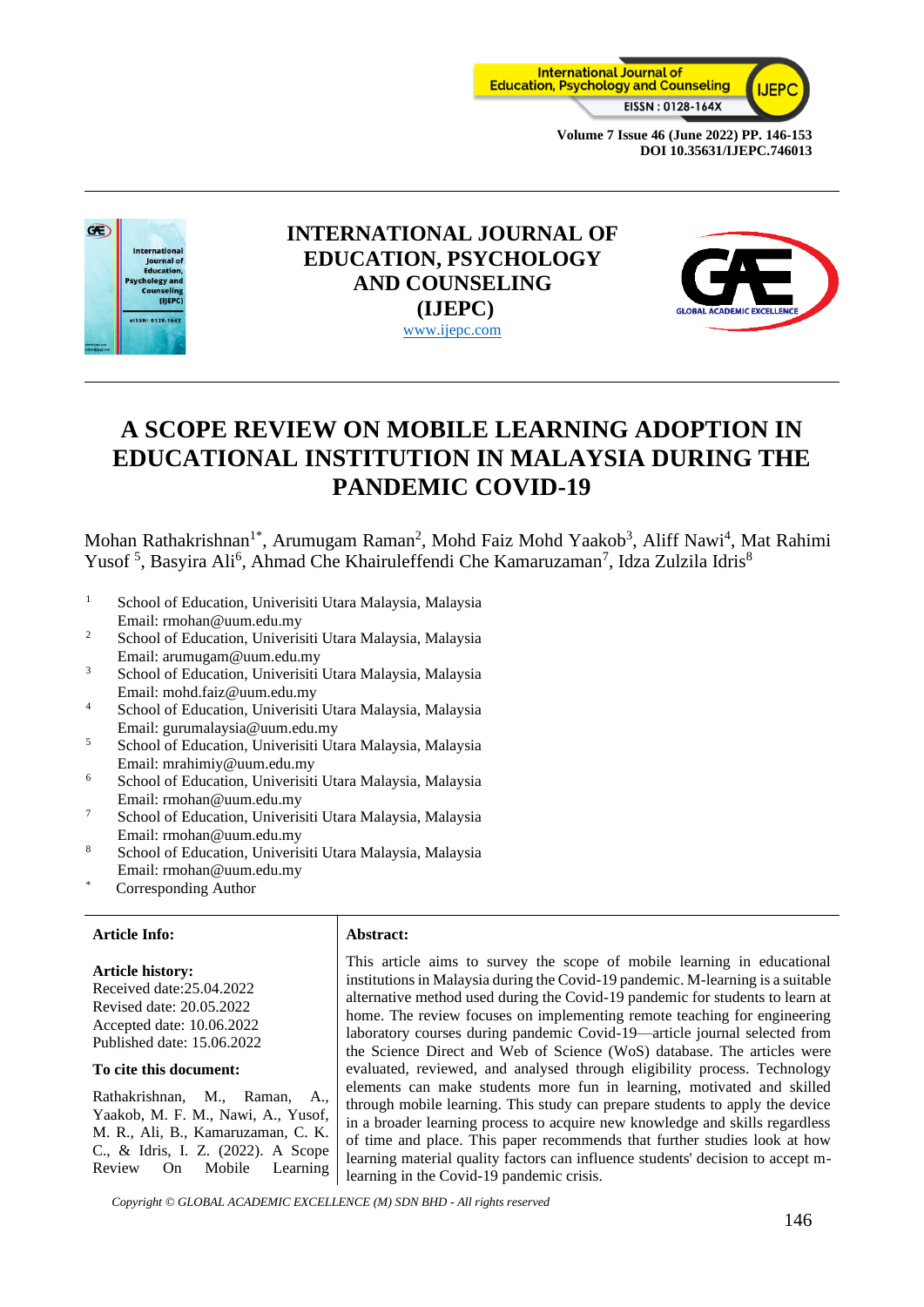

Adoption In Educational Institution In Malaysia During The Pandemic Covid-19. *International Journal of Education, Psychology and Counseling, 7* (46), 146-153.

Scope Review, Mobile-Technology, Secondary School, Covid-19.

#### **This work is licensed under [CC BY 4.0](https://creativecommons.org/licenses/by/4.0/?ref=chooser-v1)** (cc) Ŧ

**DOI:** 10.35631/IJEPC.746013

### **Introduction**

Mobile learning is defined as learning by using gadgets and technology such as laptops and mobile phones as a learning medium. M-learning also can be seen as a revolution from elearning and blended learning. The application of mobile devices in learning was the art of using technology in education to increase the learning experience among the students. During the pandemic, mobile learning allowed the students and teachers to choose the effective learning medium according to their situation. The usage of the devices widely gives the teachers and the students facilities to use mobile learning effectively. In May 2021, UNESCO tragically revealed that due to the COVID-19 pandemic, 90% of the world's school-aged children had their education disrupted, with 26 countries experiencing a total shuttering of their traditional, classroom-based school systems (Human Rights Watch, 2021; UNESCO, 2021). In mobile learning, the quality of the learning depends on both students and teachers. Teachers have to provide the material, learning activities, and facilities to produce effective learning with students' different abilities (Lai et al.,2016).

**Keywords:**

On the other hand, students need to strive to achieve learning materials by themselves without depending too much on internet sources and teachers only. In addition, communication and interaction among students and between teachers and students will be more effective with mlearning. Communication and interaction are implemented through various social sites such as WhatsApp, Instagram, and Telegram. The virtual interactions between teachers and students through social sites can evoke learning fun (Moorthy et al., 2019). As a result, students' motivation will increase to continue using it as a learning medium even when communication occurs outside of school hours. Indirectly, students are encouraged to obtain learning materials and receive the sharing of materials directly from the teacher without being bound by time limits and physical class.

Malaysia discovered the first case of COVID-19 on 25th January 2020 and followed by the first fatal case on 17th March 2020 (Gates, 2020). With the increasing number of people infected with the virus, the Government of Malaysia enforced a Movement Control Order (MCO) on 18th March 2020 to break the chain of COVID-19. It affected all educational institutions, including schools and higher learning institutions. All the academic premises are closed due to MCO. Activities of teaching and learning face-to-face are not allowed (Gates, 2020). This article aims to review mobile learning adoption during the pandemic COVID-19 in educational institutions in Malaysia. The review will lead by the following research question: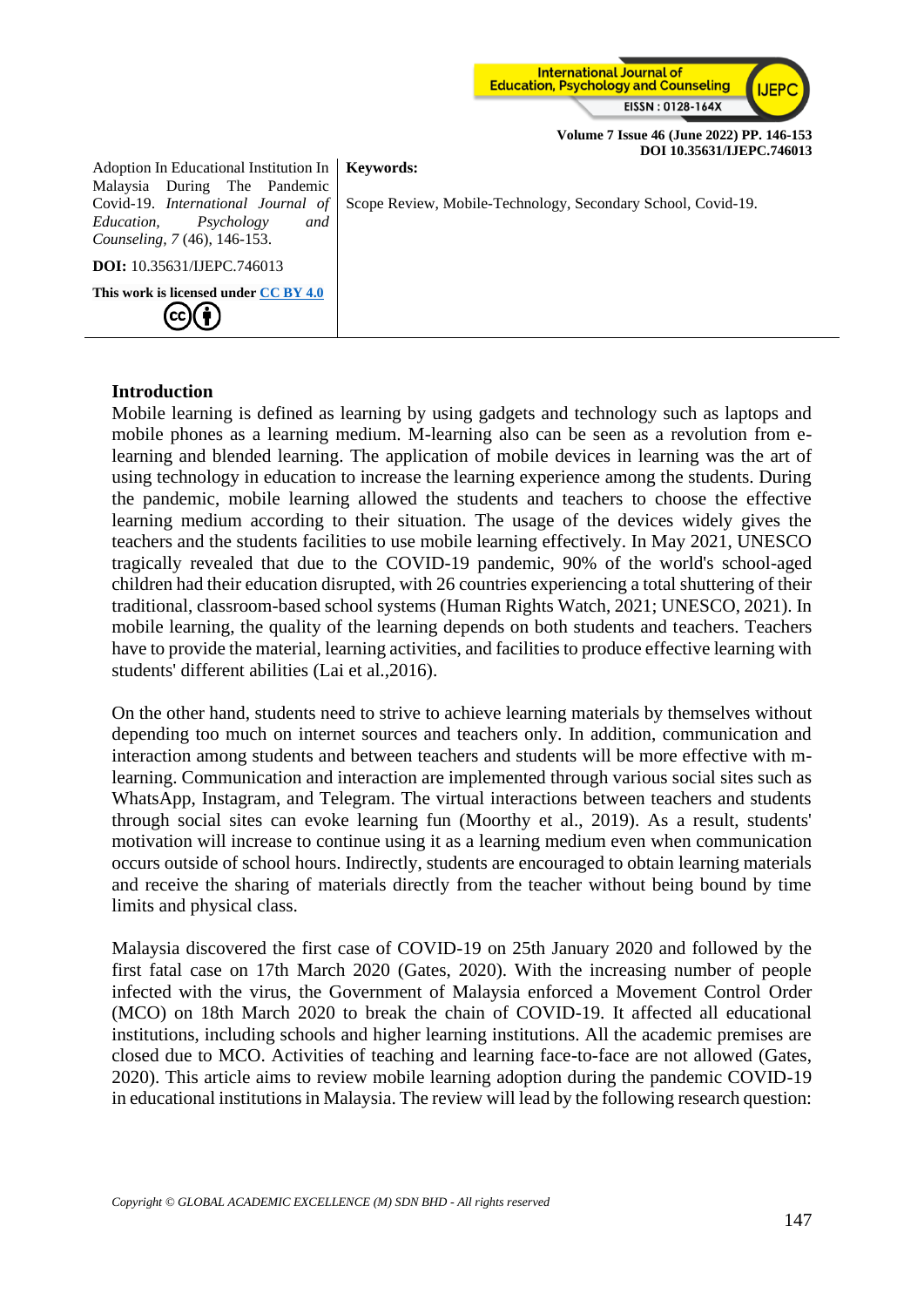

What is the effectiveness of mobile learning adoption during COVID-19? The question's implementation includes the point of mobile learning in Malaysia during Covid-19.

### **Methodology**

According to Munn et al. (2014), conducting a review scope is to identify the available evidence in each area, justify and analyze knowledge gaps, and be a precursor to the systematic review. Hence, in selecting the article to review, the systematic approach is adopted to ensure the article reviewed focuses on the research question and confirms the quality of the article. This review focuses on implementing remote teaching for engineering laboratory courses during pandemic Covid-19—article journal selected from the ScienceDirect and Web of Science (WoS) database. The ScienceDirect and WoS database has the most extensive abstract and citation database of diverse subject areas and documents such as journals, books, and conference proceedings. The researchers chose the ScienceDirect database because it has fulltext articles from journals and books, primarily published by Elsevier. Most importantly, those three databases provide a quality paper to use in this review. The review process was conducted as per below:

### *Identification*

The initial step in the review process is identification. This process included identifying keywords for information retrieval purposes. The keyword used to search for documents in databases also referred to the thesaurus to find the word with the same meaning to enrich its conclusion. The keywords used in advance to search for a Scopus article are Article Title-Abstract-Keyword ("Mobile Learning" OR "m-learning" OR "mobile-technology") AND ("Secondary school" OR "educational institution") AND ("COVID"). The process produced 208 documents. For the Science Direct database, the keyword used in advance in document research is "mobile learning", "secondary school", and "Covid" and their performance for 26 documents.

#### *Screening*

Screening is a process for including or excluding items based on the criteria selected through the database. In the selection process, Wos restricted database criteria to document type: Article, Source type: Journal and year of publication: 2020-2022 and resulted in 18 documents. The requirements for the Science Direct database were limited to the types of articles: research article, magazine article and year of publication: 2020-2022 and resulted in 26 papers. The total number of documents from three databases that have limited the search criteria is n=11. The process continues by amalgamating findings to exclude redundant sections from the three databases. The process has left 11 numbers of articles.

#### *Eligibility*

Eligibility is a process for manually excluding articles following the specific criteria set by the author. The papers are reviewed thoroughly from the summary, and if the content does not meet the requirements will usually be banned. In this review, the requirements for the selected paper should directly discuss the adoption of mobile learning in schools of educational institutions in Malaysia during the COVID-19 pandemic. Upon reading the summary of the 11 articles, the researchers found that four issues of the article met the criteria.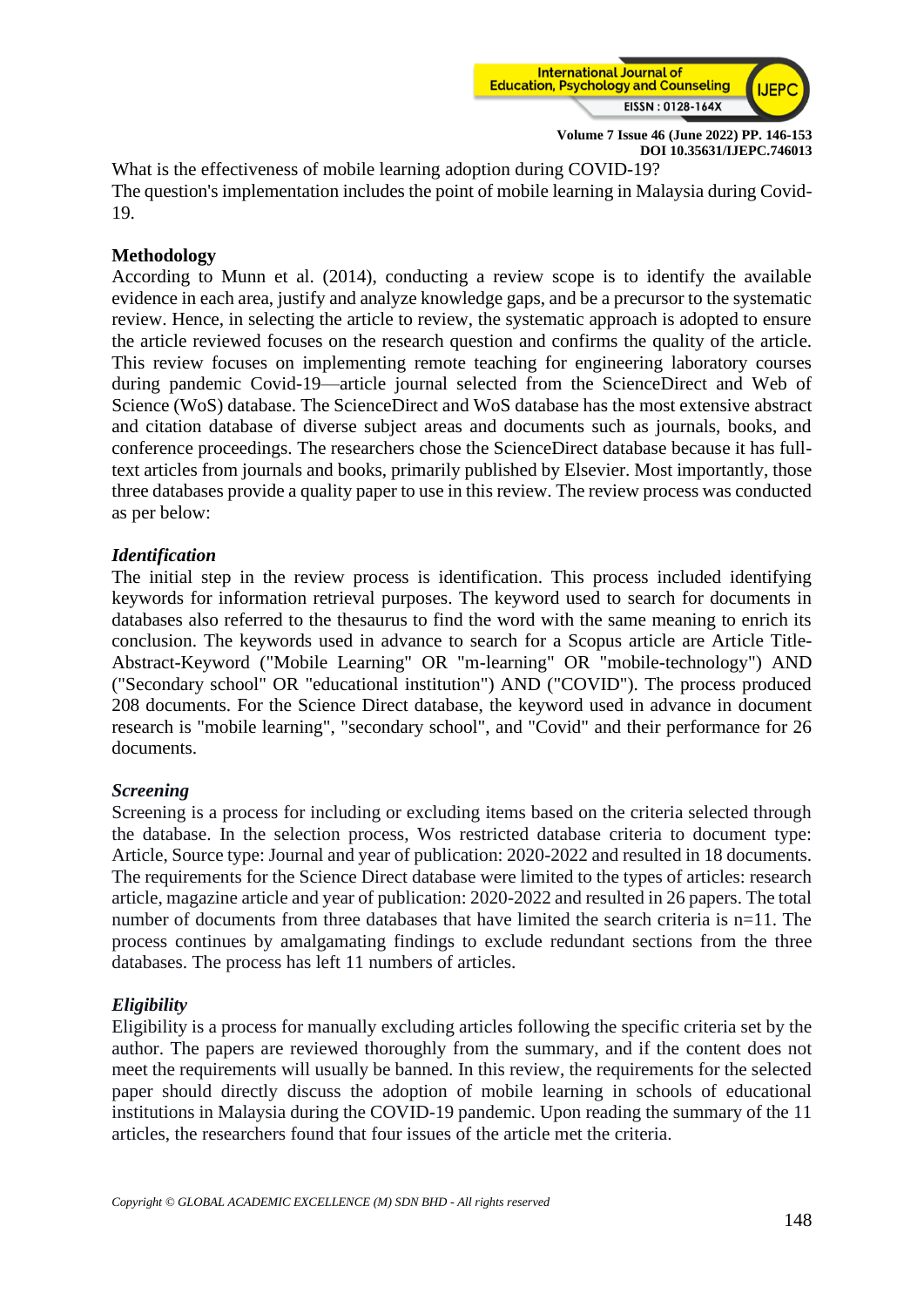

#### **Data Abstraction and Analysis**

The remaining articles were evaluated, reviewed, and analyzed after the eligibility process; the results discussed in detail in this article the reviews based on specific subjects that matched the research question. Table 1 presents the list of items selected as a result of the eligibility process.

| <b>Table 1: Details of Selected Article from Eligibility Process</b>                                                                                                                                      |                            |  |  |
|-----------------------------------------------------------------------------------------------------------------------------------------------------------------------------------------------------------|----------------------------|--|--|
| Article Title, Author/s, Publication Year Journal Name                                                                                                                                                    |                            |  |  |
| The use of mobile learning in teaching and Education Sciences<br>learning sessions during the covid-19<br>pandemic in Malaysia (Khalid, F., & Abd<br>Samad, M. R. 2021)                                   |                            |  |  |
| Application of m-learning in covid-19<br>pandemic situations:<br>concepts and components (Tengku Kasim,<br>T. S. A., & Miasan, N. A. 2021)                                                                | Journal of Social Sciences |  |  |
| Use of mobile technology to generate<br>digital learning during movement control<br>command PKP (Omar, M. A., Ismail, S. N.,<br>& Rathakhrishnan, M. 2021)                                                | Journal of Education       |  |  |
| A systematic review of the benefits and<br>challenges of mobile learning during the<br>COVID-19 pandemic (Saikat, S.; Dhillon, Educational Science<br>J.S.; Wan Ahmad, W.F.; Jamaluddin, R.A.<br>A. 2021) |                            |  |  |

#### **Findings**

This paper will highlight findings from some articles related to mobile learning during the Covid-19 pandemic in Malaysia's academic institutions. The review will consist of the following research questions: How effective is mobile learning in the context of Covid-19? Some articles describe various approaches to mobile learning during a pandemic.

Mobile learning is not related to space, time and location and is mobile in function and technology. This concept emphasises that mobile learning enables users to facilitate the learning process without being linked to the physicality of the classroom. The mobility aspect is classified into three parts in the implementation of m-learning.

| Table 2.: Related Article based on Eligibility Process During Covid-19 |  |  |
|------------------------------------------------------------------------|--|--|
|                                                                        |  |  |

|   | Related article                | <b>Eligibility Process</b>          |
|---|--------------------------------|-------------------------------------|
|   | <b>Technological Mobility</b>  | Advancement of wireless technology  |
| ∸ | learning mobility content      | Delivery of mobile learning content |
|   | Implementation mobile learning | Student mobility                    |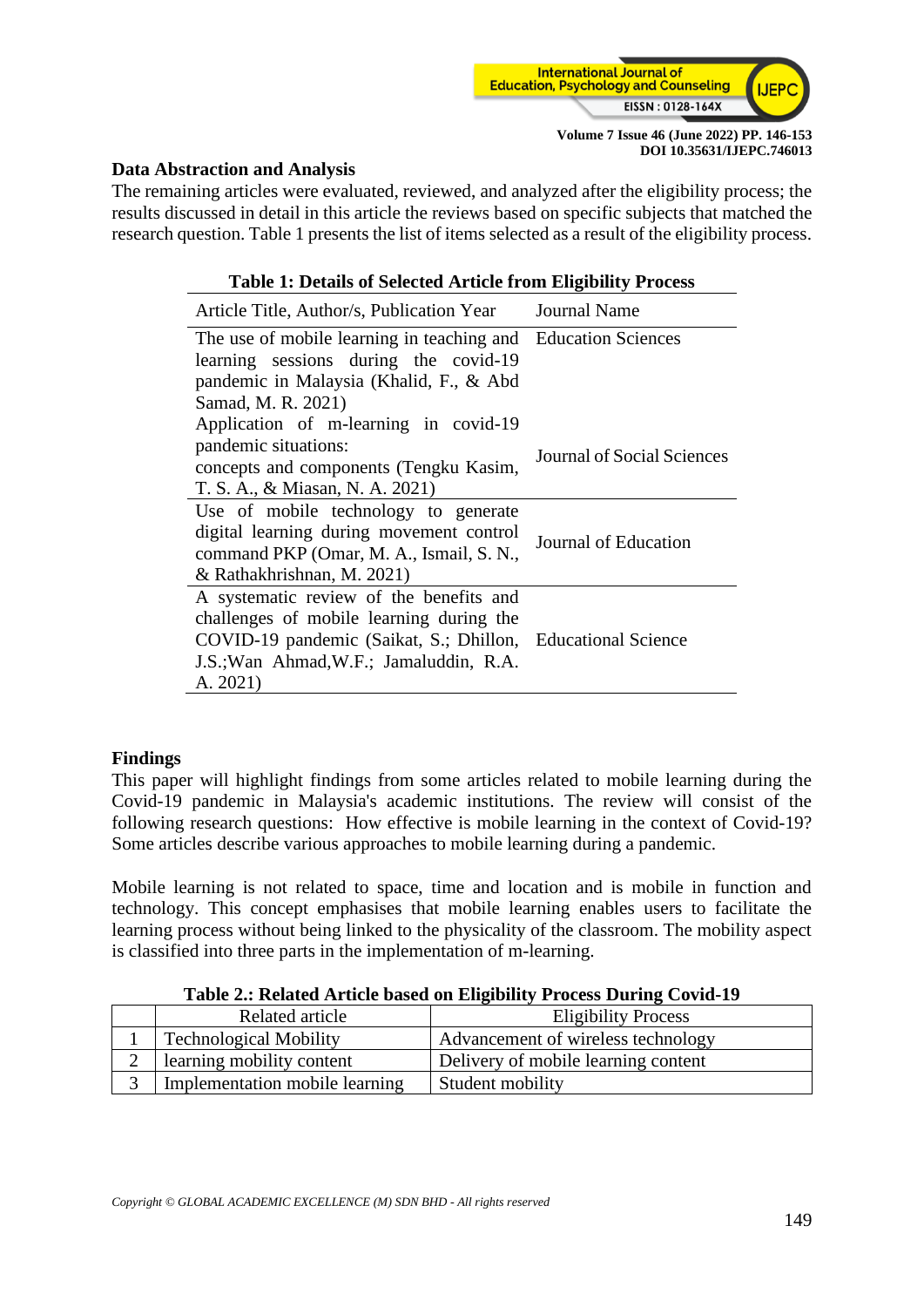

Table 2 shows related article based on eligibility process which is evaluated and analyses based on its content. Technological mobility refers to the advancement of wireless technology. Second, learning mobility refers to the delivery of mobile learning content; and third, student mobility, i.e. the presence of students who are not related to time or place (Khalid & Samad, 2021). Therefore, these three aspects should be mobile in the implementation of mobile learning.

M-learning, the quality of learning depends on two parts, i.e., teachers and students. Teachers need to carefully prepare materials and plan learning and facilitation activities to produce effective learning by considering differences between students (Lai et al., 2016). Meanwhile, students should strive to obtain learning materials outside the standard from books and teachers alone. Furthermore, communication and interaction between students and teachers will be more effective when using m-learning (Naveed et.al., 2021). The virtual interactions between teachers and students through social sites can evoke learning fun (Moorthy et al., 2019). As a result, students' motivation will increase to continue using it as a learning medium even when communication occurs outside of school hours (Saikat et.al.,2021).

Indirectly, students are motivated to obtain learning materials and receive materials directly from teachers without being constrained by the time and physical limitations of the classroom. Asrizal (2021) points out that interactions may occur bilaterally between teacher and student or between teacher, student and learning material. Vavoula et al. (2005) indicate that mobile technology promotes communication among teachers, students and the learning materials. Therefore, collaborative learning strategies are appropriate for m-learning as students become constantly active in teaching and learning sessions. Comprehensive learning makes students always able to compete with their peers, making learning more significant.

M-learning can improve student collaboration and foster interaction between students and their educators (Joko et.al, 2020). It also allows students to learn, collaborate and share ideas using the Internet and technology. Text messages in learning can provide support, motivation, and continuity; warnings and reminders; summary of the content; introduction, tips, and reviews; study structure guide (Omar, Ismail & Rathakrishnan, 2021).

Disabled students are also able to benefit from this training. This M-learning helps these students with disabilities and helps them take distance learning using their mobile devices. According to Hanbidge & Tin (2020), education allows students to broaden their knowledge in various contexts and develop an understanding of themselves. Tengku Kasim & Miasan (2021) state that mobile technology has become an integral part of the educational process in educational institutions as it brings many opportunities and challenges to students and members academically.

M-learning can support social knowledge building by enhancing critical thinking, creativity, collaboration, and communication within site and help build learning networks. It also actively encourages students to participate in all activities. Teaching and learning materials in the learning media include graphics, animations, text, audio and video to encourage students to interact with them (Naveed et.al., 2021). Mobile also provides hands-on discussions with groups and support from online content professionals.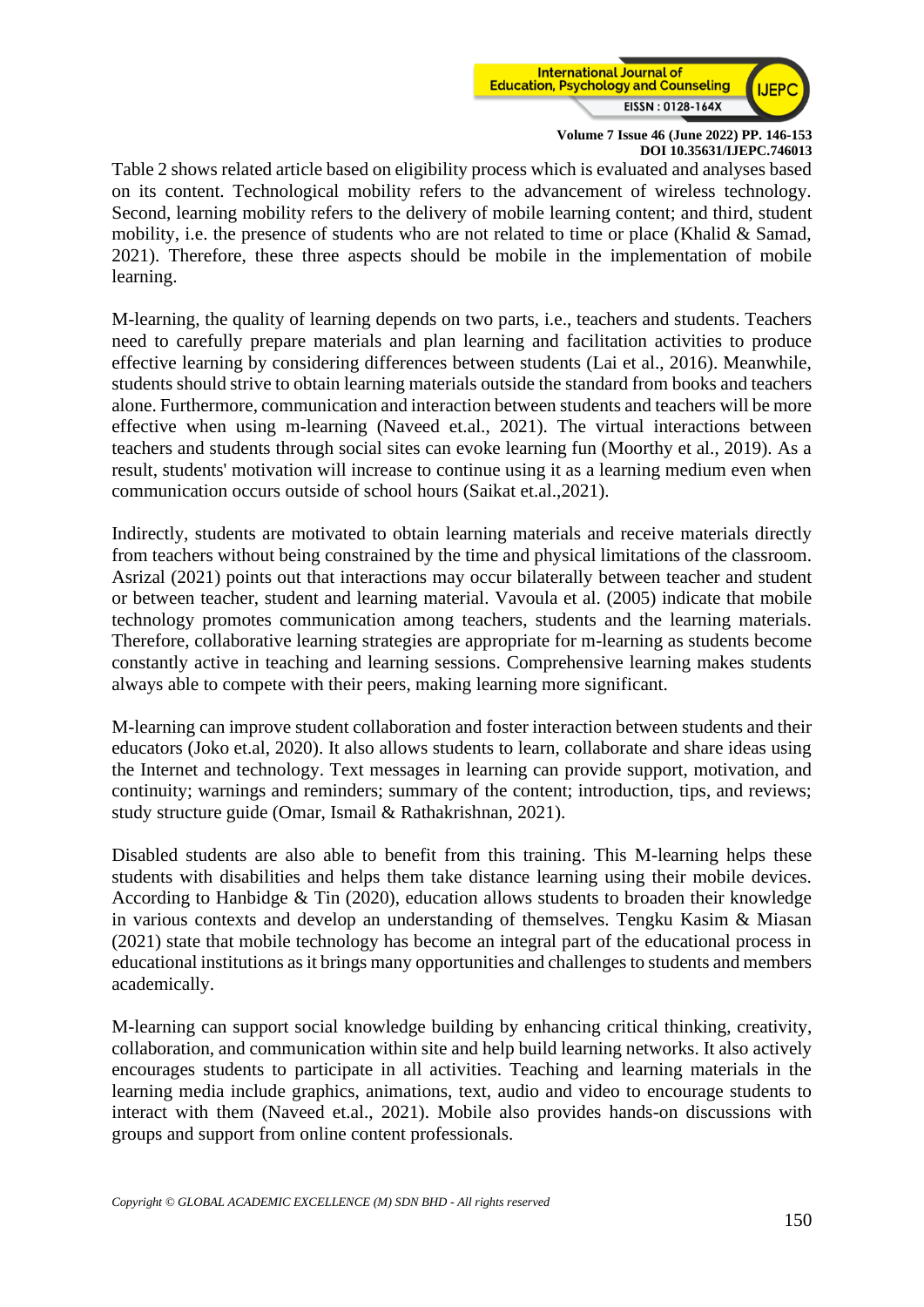

#### **Discussion**

This section refers to the findings. The results show that teachers used various learning platforms to reach their learning goals during the COVID-19 pandemic. Amongst those are Facebook, WhatsApp, Telegram, Zoom, Google Classroom and others. A study conducted by Omar, Ismail & Rathakrishnan, (2021) revealed that students do not have a problem continuing the online learning process using m-learning because the preparation of students in the learning process is at an elevated pace. A study by Wahyudin, Yuli, Ali and Muhlas (2020) corroborates this assertion and found that implemented e-learning effectively during the COVID-19 pandemic. Their study recommends the importance of developing ideas for the implementation of e-learning.

However, several research studies also identified challenges in e-learning in the application of virtual learning. A survey by Mohd Razali, Zanaton Ihsan & Fariza (2021) found that elearning for students is less efficient due to economic constraints in facilities and infrastructure. The study also revealed that students are not technologically ready concerning Internet access or the lack of information resources on the provision of mobile technologies today. Based on the characteristics of the equipment and the m-learning environment, several components need to be considered in the successful implementation of it. The form of its performance will affect the students' level of understanding to receive the partner or teaching from the teacher.

Communication can take the form of text messages, audio vocals, video recordings or video calls. The selection of forms of communication also entails the selection of suitable applications for interaction between teachers and students. For example, during videoconferencing, the exchange takes place in person online using applications such as Google Meet, Microsoft Teams, Webex or Zoom. Thus, m-learning facilitates teachers and students in terms of space and time but should carefully plan learning content, implementation of activities, and evaluation to optimise the teaching and learning sessions.

Learning through mobile devices can help students obtain information promptly. Just one click of information is available at your fingertips. High instantaneous rates assist high-speed communication technologies using fibre optics are widely used in 50 developed countries today. Lai et al. (2016) indicated that students could answer specific questions quickly using m-learning. M-learning is very important today, particularly in the area of education (Omar, Ismail & Rathakrishnan, 2021). There is ample evidence and research that m-learning can enhance learning. Mobile technology helps students raise awareness about the technology, make conversations, participate in social media, find answers to their questions, facilitate teamwork, enable sharing knowledge, and utilise their learning outcomes.

M-learning can support social knowledge building by enhancing critical thinking, creativity, collaboration, and communication within site and help build learning networks. It also actively encourages students to participate in all activities. Teaching and learning materials in the learning media include graphics, animations, text, audio and video to encourage students to interact with them (Naveed et.al.,2021). In Malaysia, m-learning is still very early compared to other countries. However, local researchers have a growing interest in exploring the potential of these applications to improve the quality of teaching and learning. To further enhance mlearning among m-learning students in primary and secondary schools needs to be studied in more depth to see the effectiveness of m-learning during the covid-19 pandemic.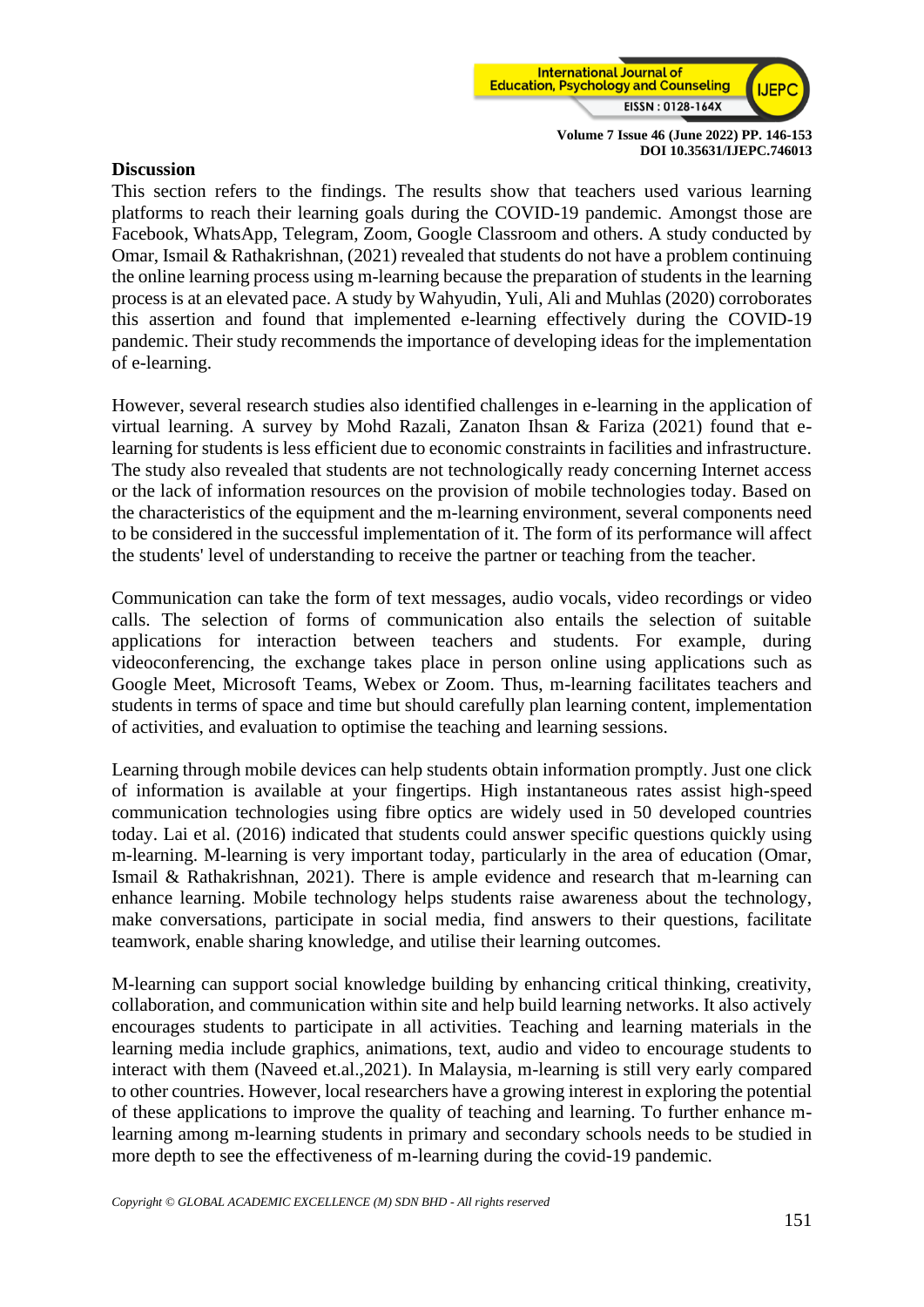

#### **Conclusion**

This paper aims to provide an update on the adoption of mobile learning in Malaysian educational institutions during the COVID-19 pandemic. In this review, the research question was "What is the effectiveness of moving to mobile learning during COVID-19? Based on the results of earlier studies, one can conclude that the implementation of m-learning is an additional requirement in the education of the new millennium. The role and requirements of the apparatus are a simple change in the teaching and learning process which can have a practical impact on students. The technology element can make students more entertained in learning, motivated and competent by mobile learning.

This study may prepare students to apply the device in the broader learning process to acquire new knowledge and skills regardless of time and location. Although there were challenges in using mobile learning during the Covid 19 pandemic, the benefits and need to use it outweighed the challenges. Indirectly, it shows a highly positive acceptance among students to use mlearning. As such, m-learning is an advantageous method of learning during COVID-19. The researchers suggest that the subsequent study looks at how the quality factors of learning materials can influence students' decision to accept m-learning in the covid-19 pandemic crisis. The study's findings help shape the trend in digital learning in the future by using mobile smart devices.

#### **References**

- Abd Samad, M. R, Zanaton Hj Ihsan & Fariza Khalid. (2021). The use of mobile learning in teaching and learning session during the covid-19 pandemic in Malaysia. *Journal of Contemporary Social Science and Educational Studies*, 1(2), 57.
- Asrizal, R. L. (2021). Analysis of the need to develop physics teaching materials assisted by a learning house portal integrating STEM and contextual models to improve student digital literacy. Journal of Physics, 1876(8), 1–6. https://doi.org/10.1088/1742-6596/1876/1/012043.
- Gates, B. (2020). Responding to covid-19 a once-in-a-century pandemic? N Eng J Med. 10.1056/NEJMp2003762
- Hanbidge, A. S., & Tin, T. (2020). Academic integrity matters: Successful learning with mobile technology (Vol. 1). Springer international publishing. https://doi.org/10.1007/978-3-030-11932-4.
- Human Rights Watch. (2021). World report 2021, events of 2020, United States of America.
- Joko, J., Santoso, A. B., Muslim, S., & Harimurti, R. (2020). Effectiveness of mobile learning implementation in increasing student competence and preventing the spread and impact of COVID-19.
- Khalid, F., & Abd Samad, M. R. (2021). The use of mobile learning in teaching and learning sessions during the covid-19 pandemic in Malaysia.
- Lai et al. (2016). Reducing implicit racial preferences: II. Intervention effectiveness across time. *Journal of Experimental Psychology: General, 145*(8), 1001– 1016. [https://doi.org/10.1037/xge0000179](https://psycnet.apa.org/doi/10.1037/xge0000179)
- Moorthy et al. (2019). Habit and hedonic motivation are the strongest influences in mobile learning behaviours among higher education students in Malaysia, *Australia Journal of Educational Technology.* DOI: <https://doi.org/10.14742/ajet.4432>
- Munn, Z., Tufanaru, C., & Aromataris. (2014). Systematic reviews: data extraction and synthesis. Am J Nurs. 114(7):49–54.